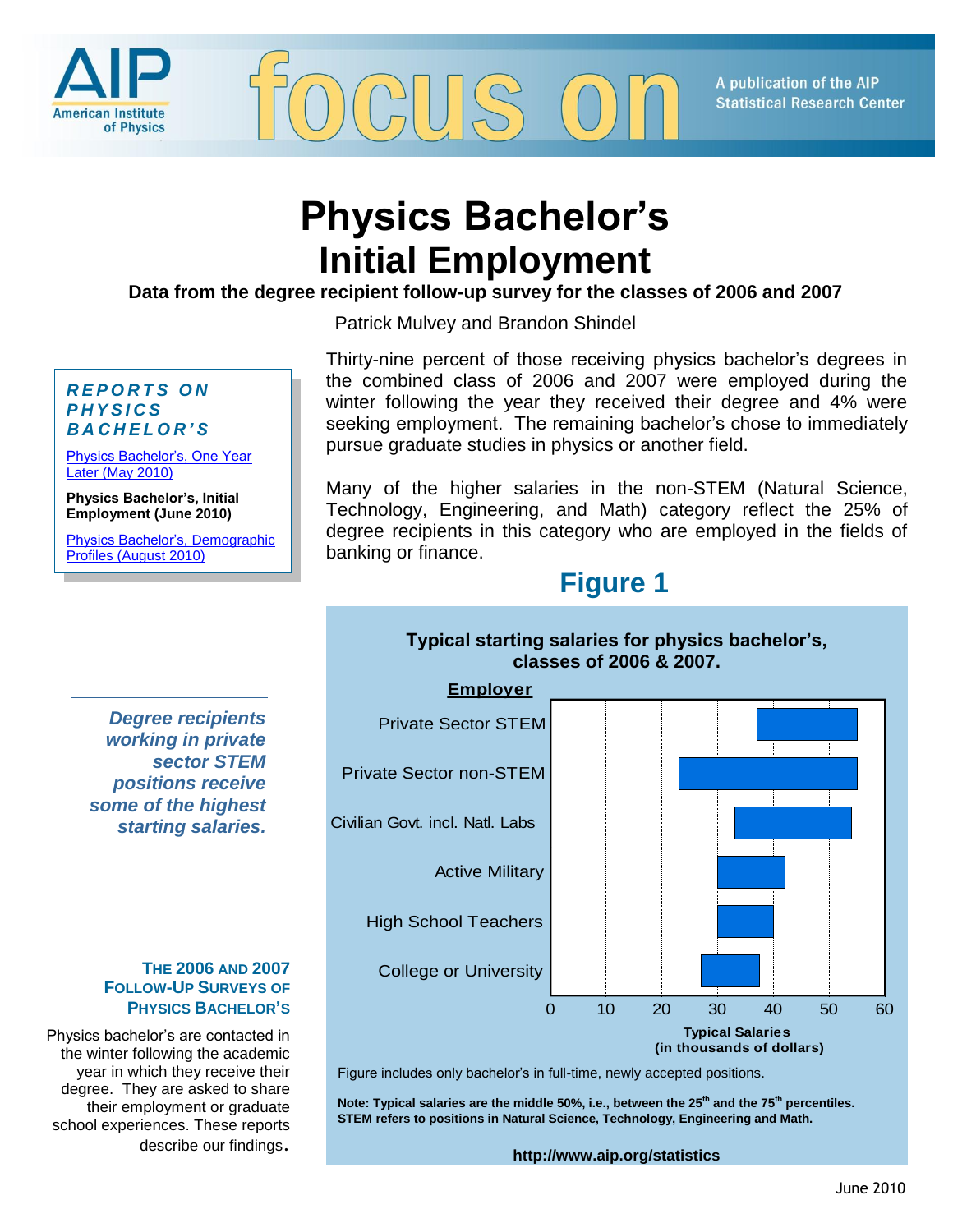

**Initial employment sectors of physics bachelor's, classes of 2006 & 2007.**

High School Active Military 5% Other 7% Private Sector 59% 13% 10% Colleges & **Universities** Civilian Government, FFR&DC\* 6% **Note: Figure includes only bachelor's in full-time, newly accepted positions.** \*Federally funded research and development centers. **http://www.aip.org/statistics**

in which they received their degree. The data in **Figure 2** shows the distribution of employment sectors for those individuals who held employment in the winter following the year

Twenty-five percent of the bachelor's who entered the workforce intended to enroll in graduate school after working for a year. In total, about half of the employed bachelor's indicated they intended to enroll in graduate school within 3 years.

Of the bachelor's who entered the workforce, 7% were continuing in positions they held prior to receiving their degree and 9% of newly employed bachelor's were working part-time. Six percent of the fulltime employed physics bachelor's indicated they were also enrolled as part-time graduate students.

Men were more likely than women to have accepted employment in the private sector, 61% and 54%, respectively. Women were more likely to be employed as high school teachers (17%) than were men  $(11\%)$ .

*The private sector continues to be the largest employer of physics bachelor's.*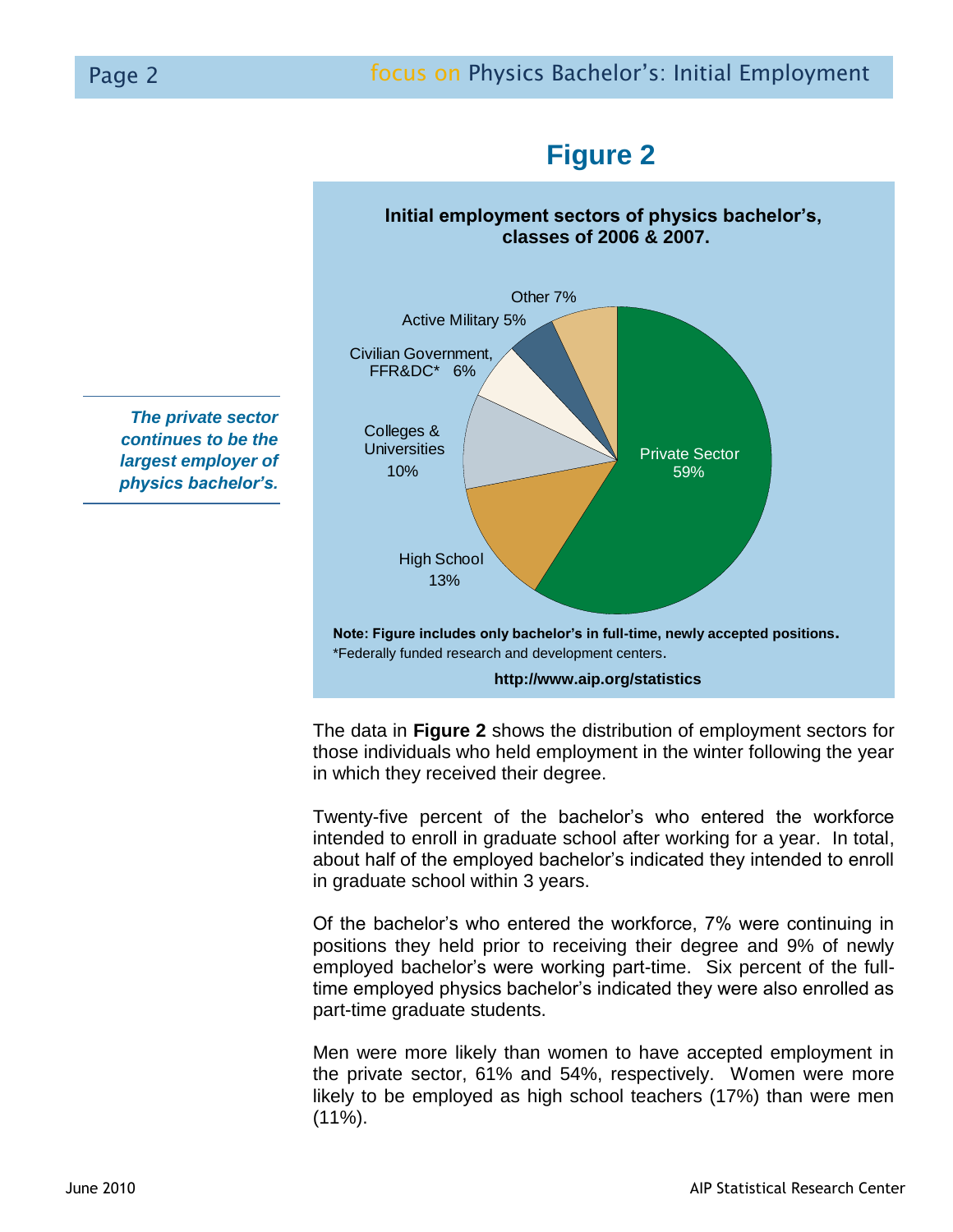Physics bachelor's working in the private sector accepted positions with a diverse set of employers doing a wide range of activities (**see Figure 3**). Over 70% of the physics bachelor's who accepted employment in the private sector work in a STEM field. As has been true in the past, employment in the field of engineering represents the largest proportion of these private sector positions, followed by computer science and information technology positions. Non-STEM positions accounted for 29% of the new bachelor's employed in the private sector. The types of positions in this category are very diverse, with "finance" and "marketing and sales" being the most frequently cited.

## **Figure 3**



*71% of the physics bachelor's working in the private sector are employed in the fields of Natural Science, Technology, Engineering, and Math.*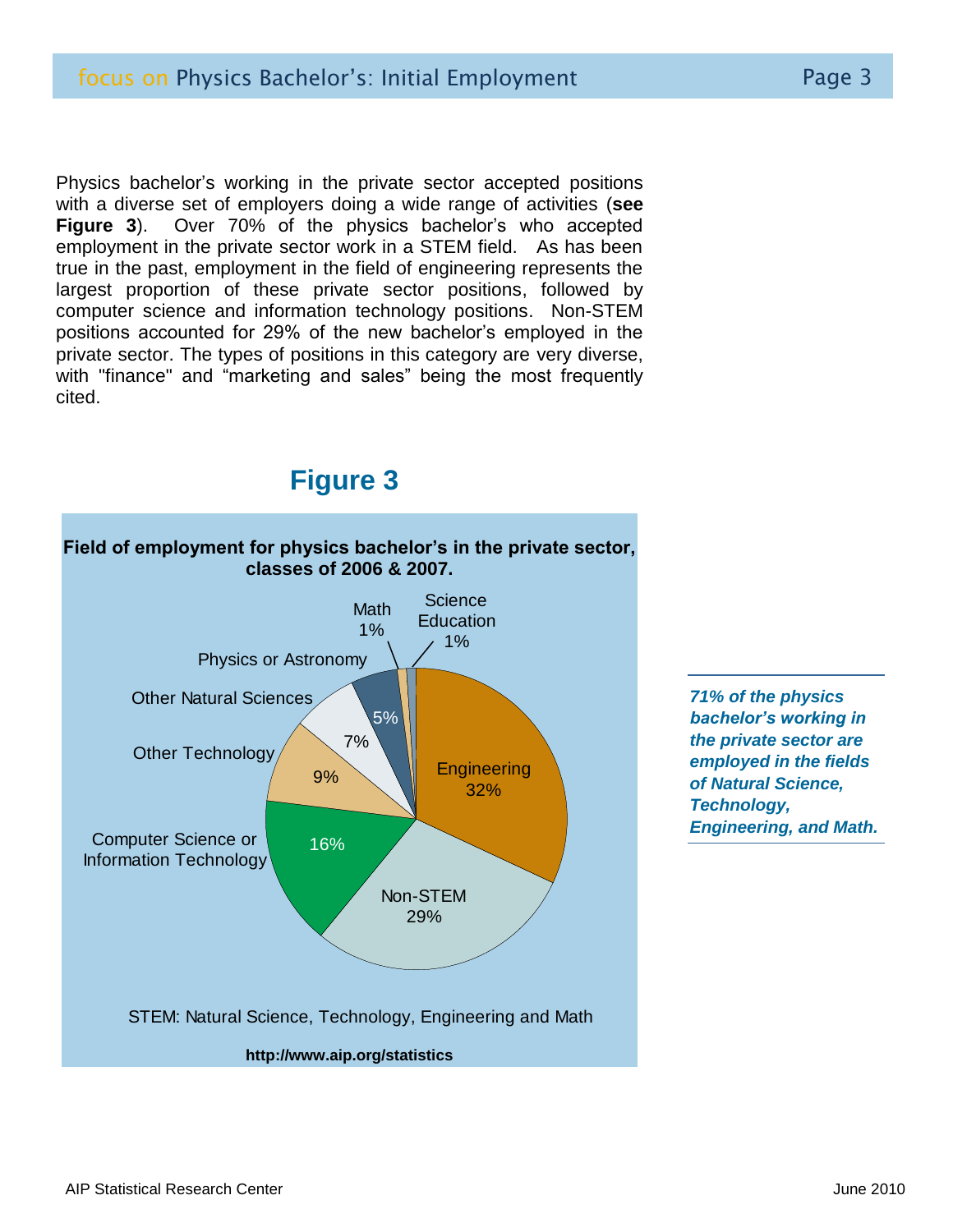# **Figure 4**

## **Physics bachelor's employed in the private sector who regularly perform the following activities or use the following skills, class of 2007.**





## **http://www.aip.org/statistics**

Physics bachelor's degree recipients possess a broad range of knowledge and skills. They acquire these in their physics courses, in other undergraduate coursework, and on the job. **Figure 4** compares the frequency of use of the activities and skills that are used by new physics bachelor's working in two of the most common fields within the private sector.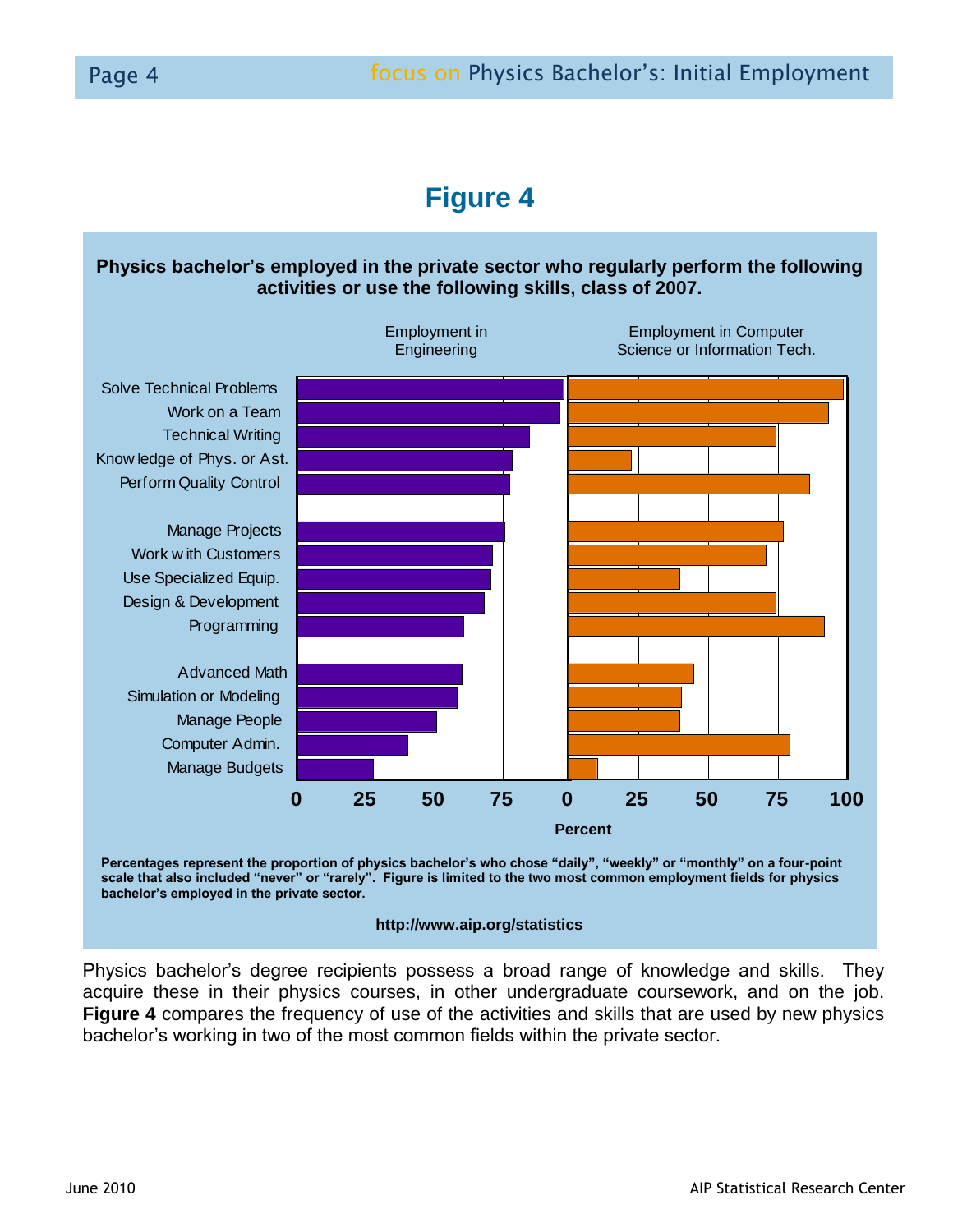Excellent problem-solving abilities are frequently cited as a skill that physics bachelor's obtain while working toward their degree. This skill serves them well, with almost all (91%) of employed physics bachelor's indicating that they use their problem-solving skills regularly. Other frequently used skills that are not necessarily obtained in school include: working on a team, technical writing, quality control, and managing projects.

A physics bachelor's field of employment can have an effect on what skills or activities are most frequently required. The two largest STEM fields in which physics bachelor's work are engineering and computer science or information technology. Degree recipients employed in the field of engineering are more likely to use their knowledge of physics and to use specialized equipment than those working in computer or information technology. Bachelor's employed in computer or information technology are more likely to be doing programming or computer administration.

## **Figure 5**



 **Note: Percentages represent the proportion of physics bachelor's who chose "very satisfied" or "somewhat satisfied" on a four-point scale that also included "somewhat dissatisfied" and "very dissatisfied".**

**http://www.aip.org/statistics**

*Bachelor's employed in the military reported the highest level of satisfaction with the amount of intellectual challenge they encountered in their positions.*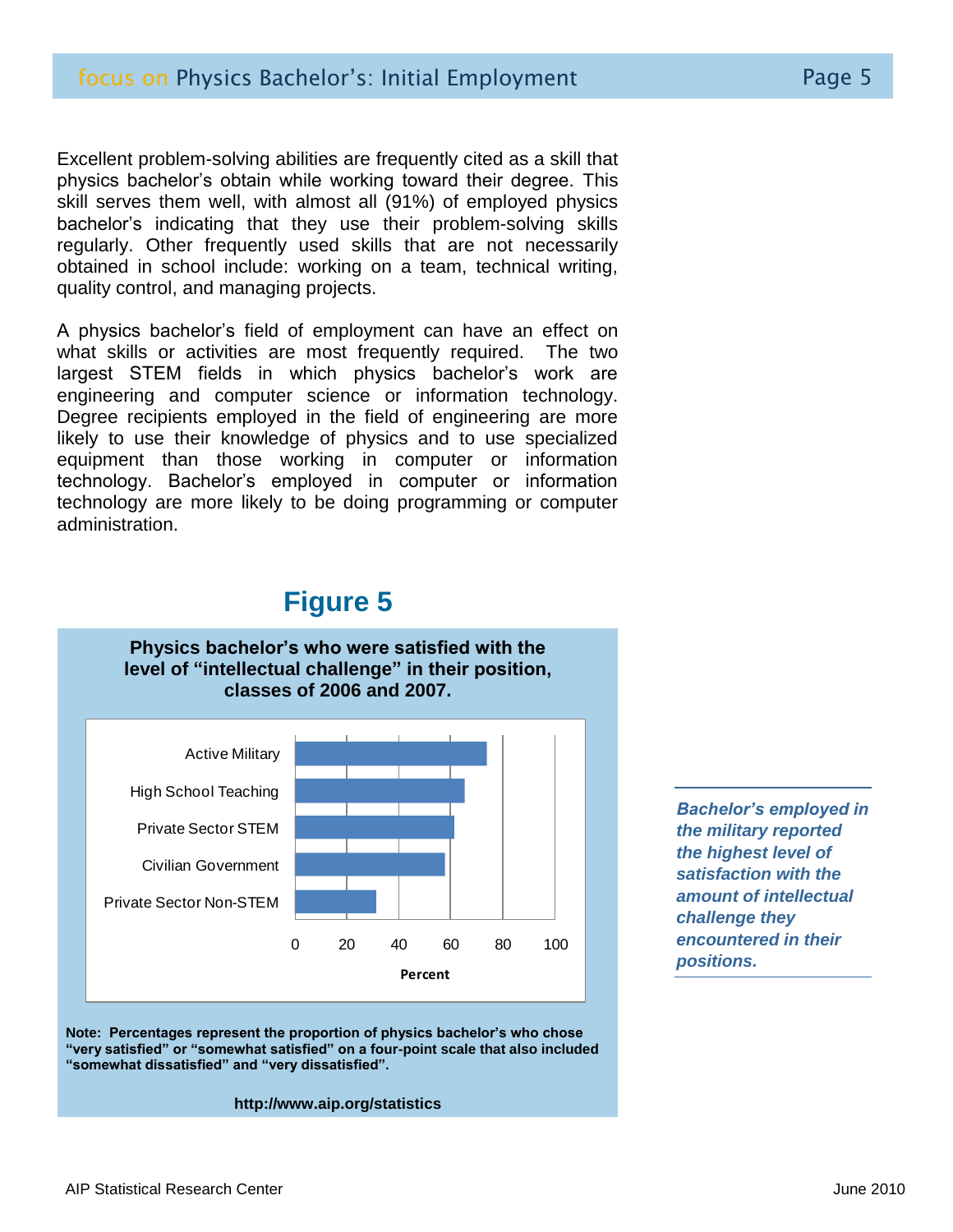

# **Figure 6**

**Physics bachelor's who were satisfied with the level of "salary and benefits" in their position,**

 **Note: Percentages represent the proportion of physics bachelor's who chose "very satisfied" or "somewhat satisfied" on a four-point scale that also included "somewhat dissatisfied" and "very dissatisfied".**

**http://www.aip.org/statistics**

Even though bachelor's in the active military and those employed as high school teachers receive some of the lowest starting salaries (see Figure 1), they report relatively high levels of satisfaction concerning their salary and benefits (**see Figure 6**). New physics bachelor's in private sector non-STEM positions work in a variety of fields and as a group had the lowest level of satisfaction with their salary and benefits.

*The majority of physics bachelor's are satisfied with their salary and benefits.*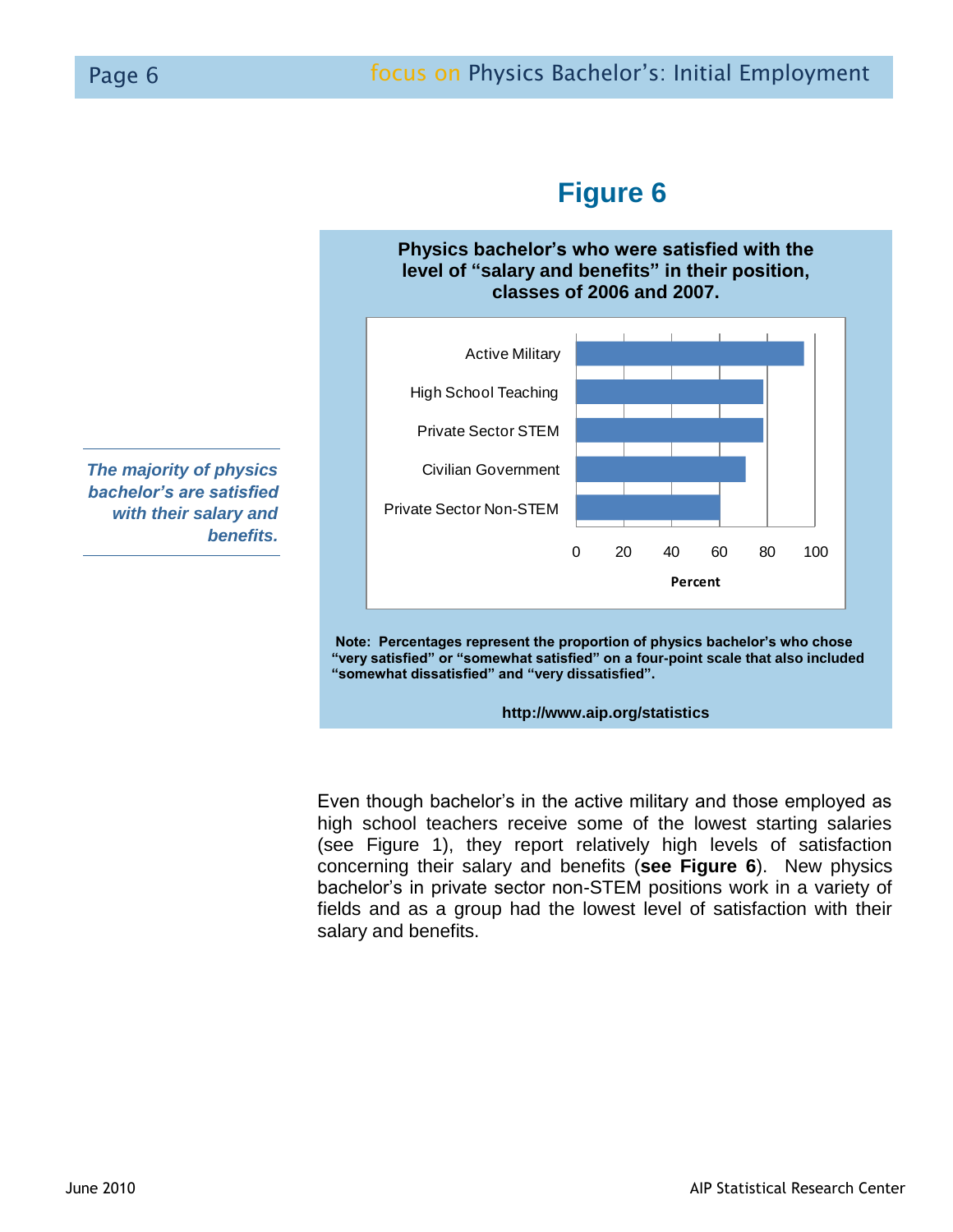Bachelor's employed in government sectors, both military and civilian, reported the highest levels of satisfaction with their opportunities for advancement (**see Figure 7**). Such positions have a clearly established framework for advancement and a history of promoting from within their respective organizations.

## **Figure 7**



 **Note: Percentages represent the proportion of physics bachelor's who chose "very satisfied" or "somewhat satisfied" on a four-point scale that also included "somewhat dissatisfied" and "very dissatisfied".**

#### **http://www.aip.org/statistics**

*Bachelor's employed in the military were the most satisfied with their opportunities for advancement.*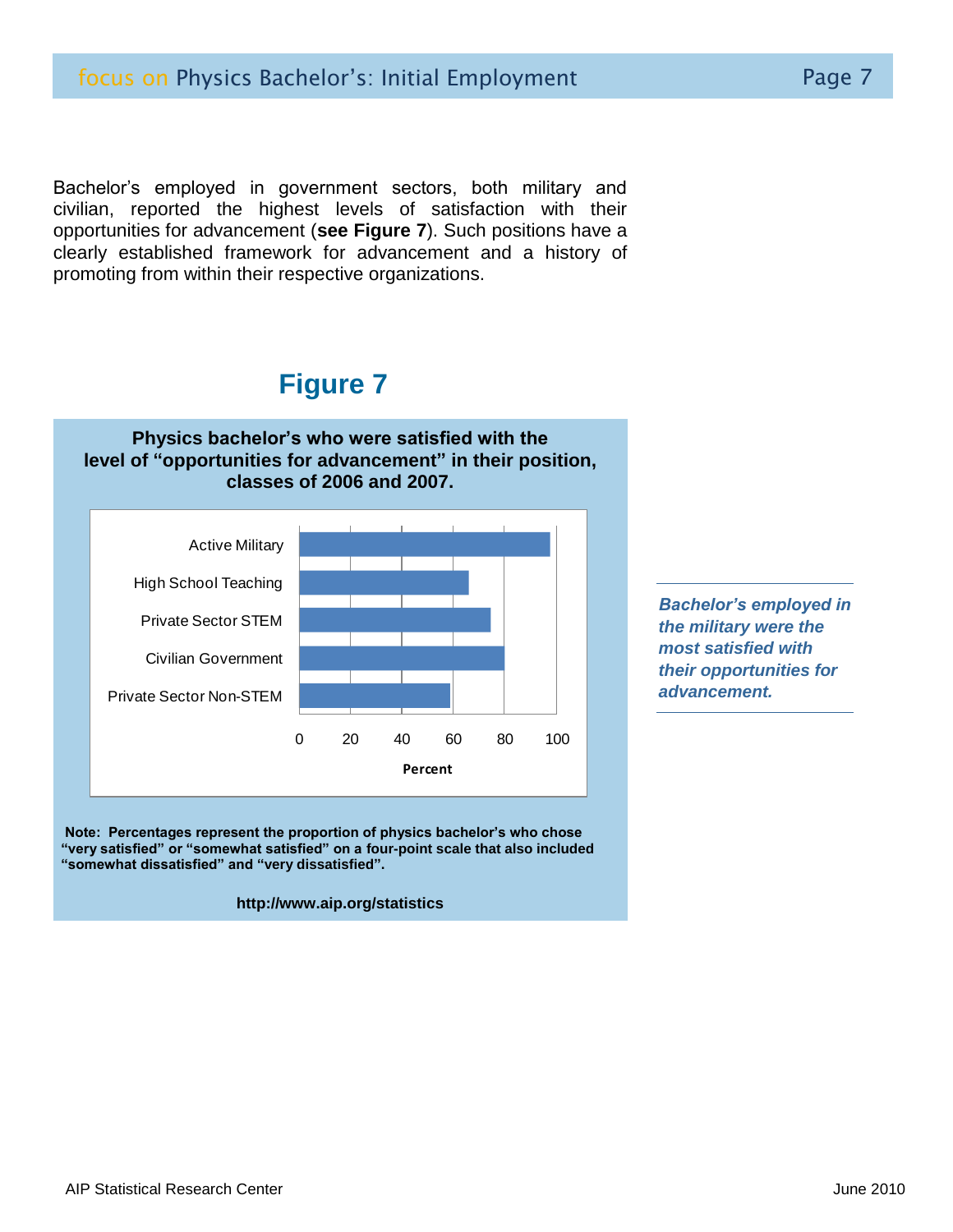# **Figure 8**

## **Physics bachelor's who were satisfied with the "level of responsibility" in their position, classes of 2006 and 2007.**

0 20 40 60 80 100 Private Sector Non-STEM Civilian Government Private Sector STEM High School Teaching Active Military **Percent**

 **Note: Percentages represent the proportion of physics bachelor's who chose "very satisfied" or "somewhat satisfied" on a four-point scale that also included "somewhat dissatisfied" and "very dissatisfied".**

**http://www.aip.org/statistics**

# **Figure 9**

**Physics bachelor's who were satisfied with the level of "job security" in their position, classes of 2006 and 2007.**



 **Note: Percentages represent the proportion of physics bachelor's who chose "very satisfied" or "somewhat satisfied" on a four-point scale that also included "somewhat dissatisfied" and "very dissatisfied".**

**http://www.aip.org/statistics**

*Satisfaction with the level of responsibility in their position was high in all sectors with the exception of private sector non-STEM.* 

*More than 80% of new physics bachelor's were satisfied with the level of job security in their positions.*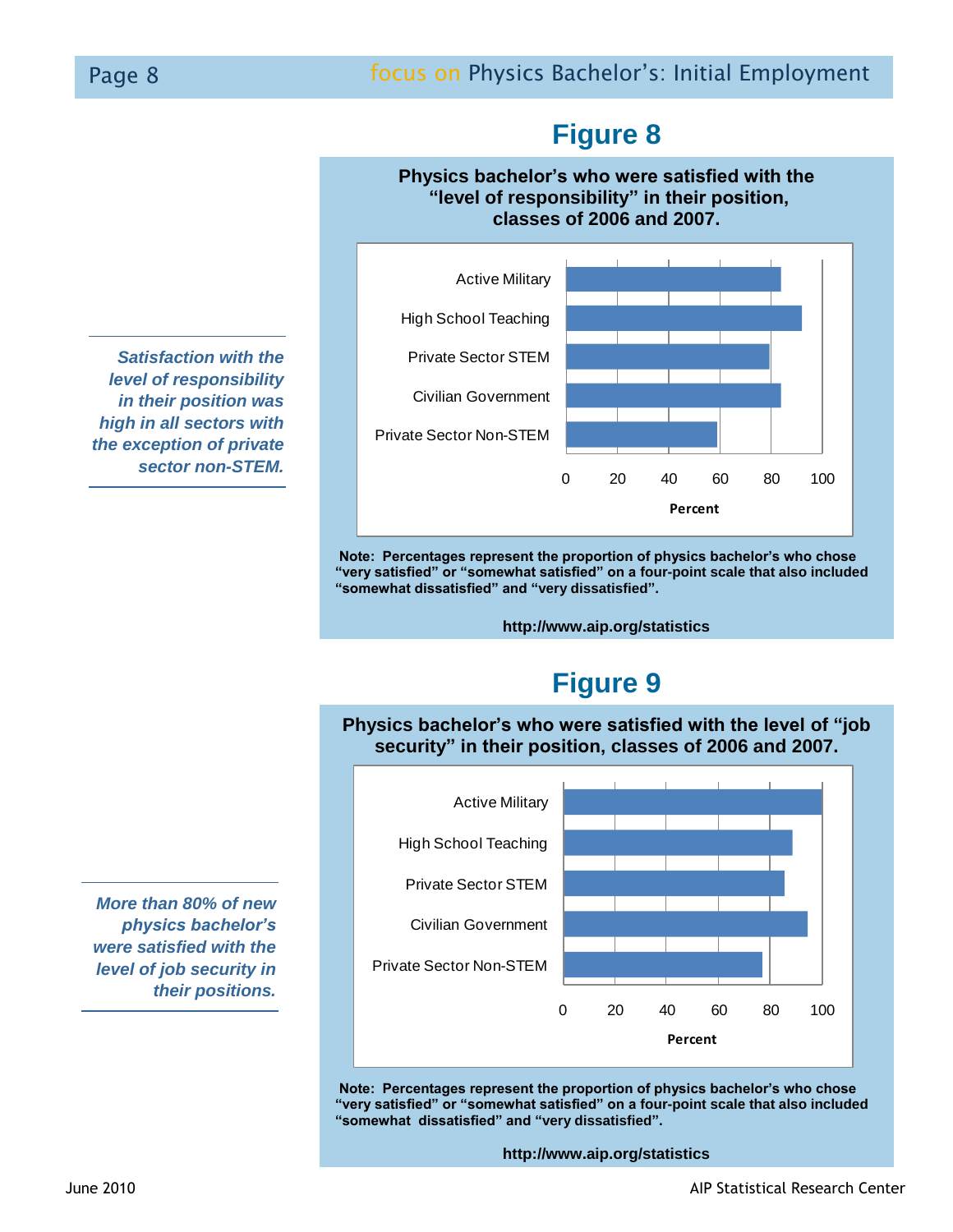## **Sector Profiles**

## **Private Sector**

Over half (59%) of the bachelor's in the degree classes of 2006 and 2007 accepted employment in the private sector. They held positions with a wide range of employers, including large hi-tech companies, defense contractors, utilities, and smaller companies involved with manufacturing, retail, and food industries.

**STEM Positions:** Seventy-one percent of the bachelor's employed in the private sector worked in a STEM field. The largest group of STEM employed bachelor's worked in the field of engineering, many of whom were employed at large government contractors or involved in manufacturing. The vast majority of these bachelor's had the word "engineer" in their job title.

The next largest STEM field bachelor's were employed in was computer science or information technology. These bachelor's worked for a diverse set of employers, including a larger group of companies involved in IT and software development. Many of their job titles included permutations of software developer, software engineer, and programmer.

Bachelor's also worked as IT staff or used their technical skills and background to assist organizations doing a wide range of activities. Some of these individuals had work activities that involved quality control, testing, and research and had titles that included "technician" and "analyst".

To see a state-by-state listing of some of the companies that have recently hired new physics bachelor's into STEM positions visit [Who's Hiring Physics Bachelor's](http://www.aip.org/statistics/trends/states/state.html)

**Non-STEM:** Nearly 30% of the bachelor's who worked in the private sector indicated their positions were not in a STEM field. These positions varied greatly, with about a quarter working in the field of finance, many with the job title of analyst. A significant fraction of the non-STEM industry positions were in the fields of marketing, sales, or retail, which often involved scientific equipment. In a few cases, bachelor's accepted employment as an associate at a department store or in the food service industry where they were frequently managers.

## **High School Teachers**

Physics bachelor's who became high school teachers were often responsible for teaching several subjects. About 70% of the new teachers were teaching at least one physics class. According to the AIP 2005 Nationwide Survey of High School Physics Teachers, 44% of high school physics teachers taught physics all or most of the time. The balance of their teaching load was primarily in chemistry, biology, and math. New physics bachelor's holding teaching positions reported some of the highest levels of satisfaction with their positions.

One third of these new high school teachers had a physics education concentration. The reasons cited for choosing high school teaching as a career varied, but the most frequently cited influence was their own high school physics teacher.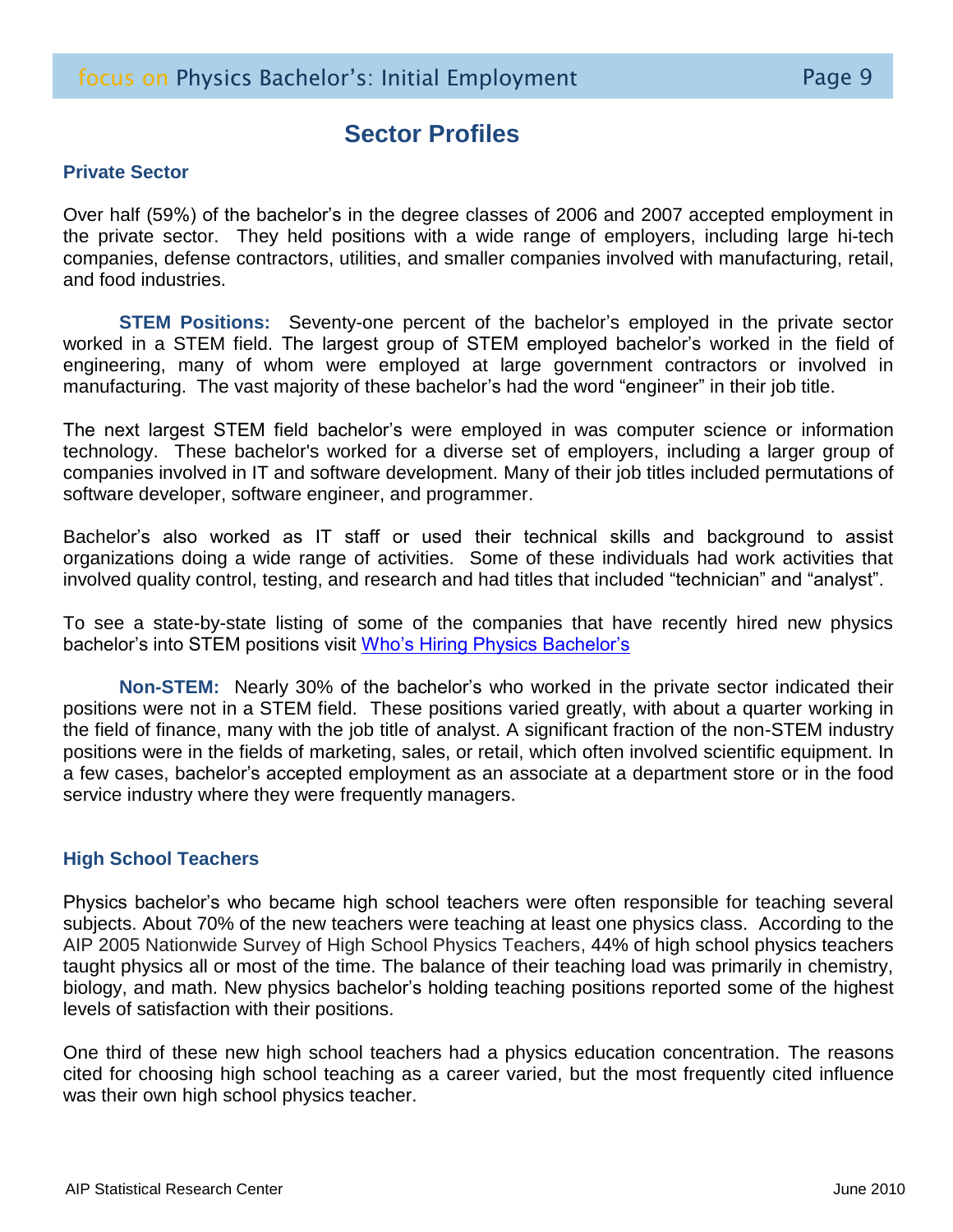## **Civilian Government**

This employment sector included degree recipients working for federal, state, and local governments. In the classes of 2006 and 2007, about 40% of the bachelor's working for a civilian government employer worked at a national lab such as Lawrence Berkeley National Laboratory. Virtually all of the degree recipients employed at a national lab worked in a STEM field, with physics being the most frequently cited. About half of those employed at a national lab planned to enroll in graduate school after working for a year.

Many of the remaining government positions were bachelor's working as civilians with one of the branches of the armed services. Degree recipients also accepted positions with federal agencies such as the US Patent and Trademark Office and in a diverse set of positions with local and state governments.

## **Active Military**

Physics bachelors found employment in all branches of the armed services. While some were graduates from one of the service academies or military colleges, most were not. Almost all bachelor's employed in the military entered as officers with a rank of second lieutenant or the equivalent. These bachelor's had a broad range duties, including working as engineers managing nuclear power generation, training to become pilots, developing combat tactics, and as platoon leaders. About half of the bachelor's employed with the military planned to continue such employment for at least 10 years.

## **College and University**

For many new bachelor's, accepting employment with a college or university was only a transitory position. The majority (75%) were employed at the same institution at which they received their undergraduate degree, and about half planned to enroll in graduate school the following academic year with an additional third planning to enroll within 3 years.

Almost all (91%) worked in a STEM field, with over a third indicating they worked in the field of physics or astronomy. Many of the new bachelor's held positions with titles of research assistant or laboratory technician.

## **Other**

Bachelor's also accepted employment in other sectors, with the majority working in a STEM field or as an educator. These other sectors included elementary and middle schools, hospitals and medical centers, and non-profit organizations.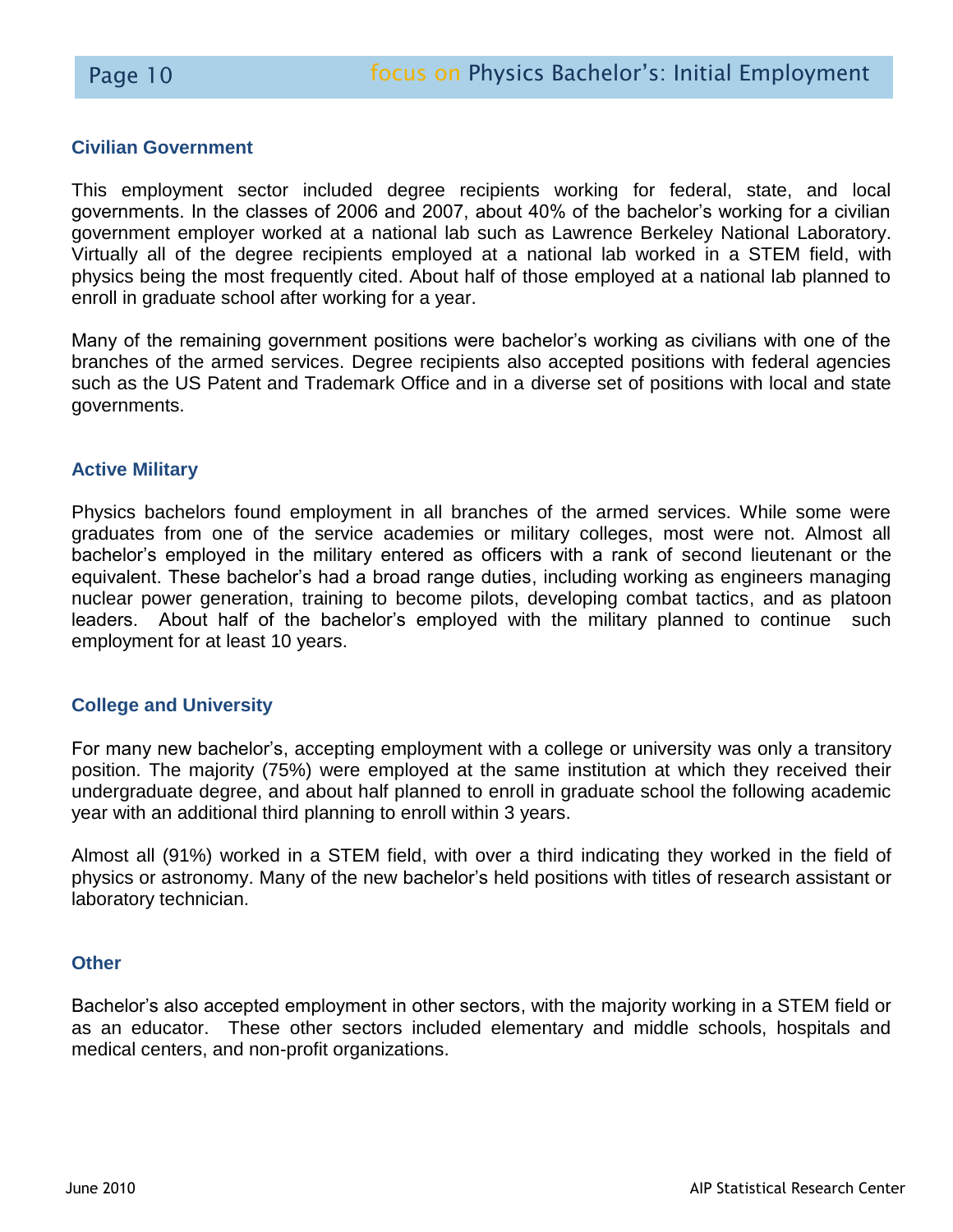# **Survey Methodology**

Each fall, the Statistical Research Center conducts its Survey of Enrollments and Degrees, which asks physics and astronomy departments to provide information concerning the numbers of students they have enrolled and counts of recent degree recipients. In connection with this survey, we ask for the names and contact information for their recent degree recipients. This degree recipient information is used to conduct our follow-up survey in the winter following the academic year in which they received their degree.

Recent degree recipients can be very difficult to reach because they tend to move after receiving their degree. Many times the department does not have accurate contact information for their alumni. To assist us in determining outcome information and to help obtain updated contact information, we contact the advisors of non-responding degree recipients.

The follow-up surveys for the classes of 2006 and 2007 were administered with both a web-based and paper form. The majority of our respondents answered via the online survey. The physics classes of 2006 and 2007 consisted of 5,273 and 5,755 bachelor's, respectively. We received postdegree information on about 40% of these degree recipients. Four percent of the bachelor's were pursuing employment or graduate study outside the US and were not included in the analysis.

We thank the many physics and astronomy departments, degree recipients, and faculty advisors who made this publication possible.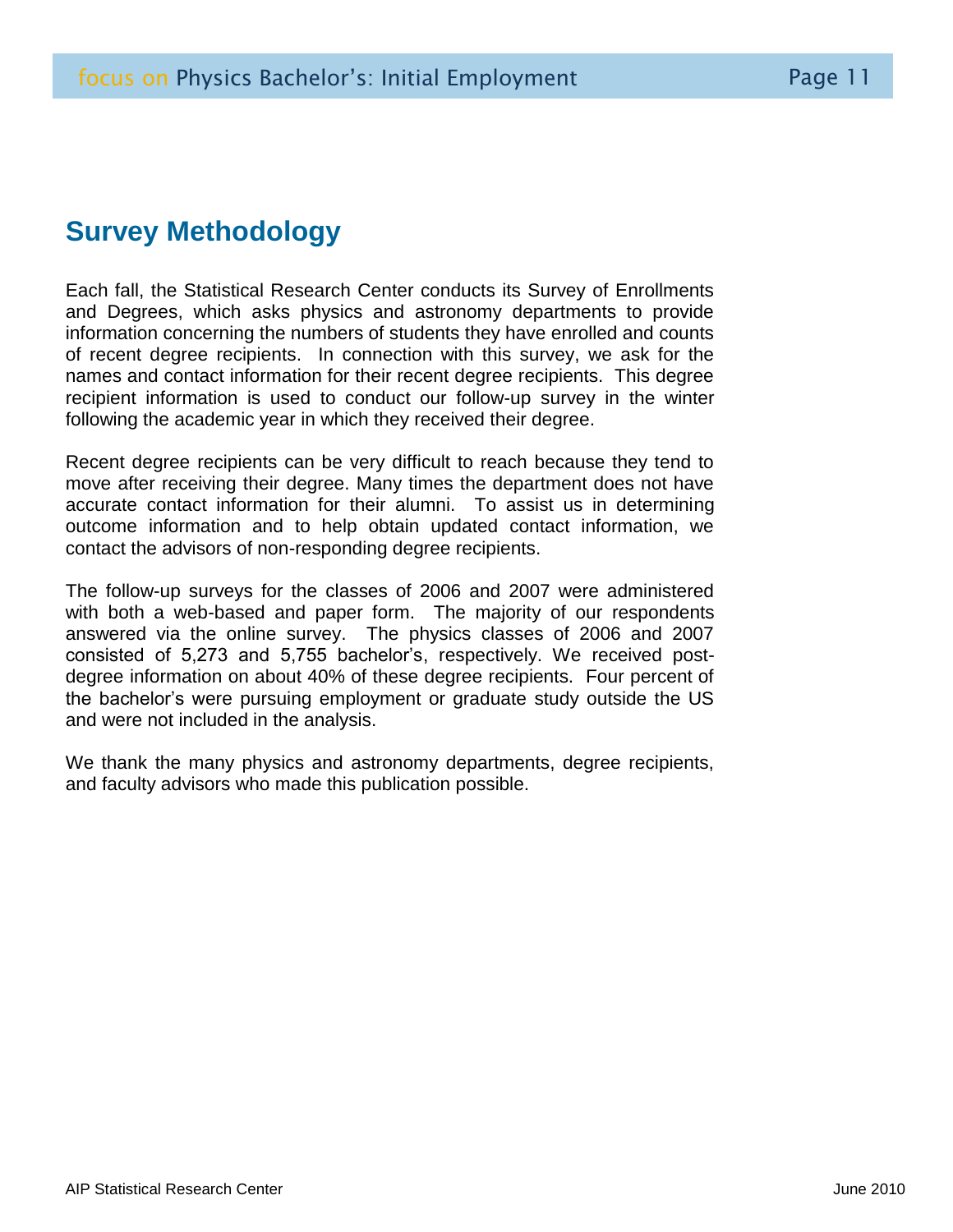

A publication of the AIP **Statistical Research Center** 

# **Physics Bachelor's One Year Later**

**Data from the degree recipient follow-up survey for the classes of 2006 and 2007**

Patrick Mulvey and Brandon Shindel

#### *R E P O R T S O N P H Y S I C S B A C H E L O R ' S*

**Physics Bachelor's, One Year Later (May 2010)**

[Physics Bachelor's, Initial](http://www.aip.org/statistics/trends/reports/emp2010.pdf)  [Employment \(June 2010\)](http://www.aip.org/statistics/trends/reports/emp2010.pdf)

[Physics Bachelor's, Demographic](http://www.aip.org/statistics/trends/reports/bachdemograph10.pdf)  [Profiles \(August 2010\)](http://www.aip.org/statistics/trends/reports/bachdemograph10.pdf)

New physics bachelor's follow two main career paths: continuing their education at the graduate level or entering the workforce. Over a third of the combined degree classes of 2006 and 2007 immediately enrolled in a physics or astronomy graduate program with another fifth entering a graduate or professional program in another field.

# **Figure 1**

## **Initial status after degree for physics bachelor's classes of 2006 & 2007.**



There were 5,373 and 5,755 physics bachelor's conferred in the classes of 2006 and 2007. In the United States, the number of physics bachelor's awarded has been rising steadily for 8 consecutive years, reflecting a total increase of 58%. This surge in bachelor's degrees awarded follows steady declines during the 1990s and brings physics bachelor's degree production to its highest level in almost 40 years.

#### **THE 2006 AND 2007 FOLLOW-UP SURVEYS OF PHYSICS BACHELOR'S**

Physics bachelor's are contacted in the winter following the academic year in which they receive their degree. They are asked to share their employment or graduate school experiences. These reports describe our findings.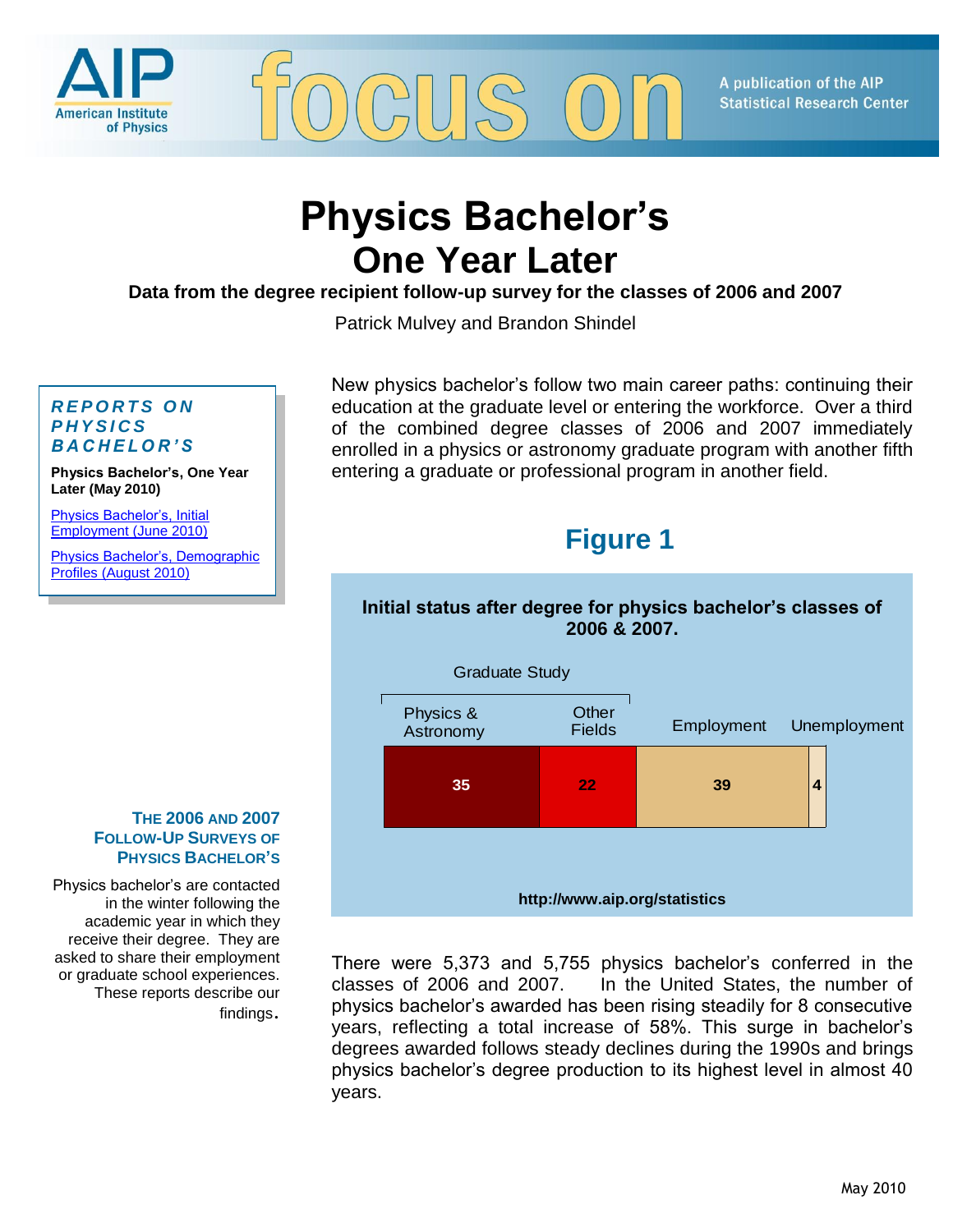



# **Figure 2**

**Initial status after receiving degree by type of department attended, physics bachelor's classes of 2006 & 2007.**

The paths that physics bachelor's pursue differ by the highest physics degree offered by the department from which they received their bachelor's. It is unclear the extent to which this difference is the result of the undergraduate experiences they had in the physics department or career goals that they had prior to starting college.

The initial status of new physics bachelor's differed little by gender, with similar proportions pursuing graduate study. Of the 43% of the new bachelor's who immediately entered the workforce, a significant number indicated they planned to enroll in a graduate program after working for a year or two.

*Physics bachelor's receiving their degrees from departments that grant graduate-level physics degrees are more likely to pursue graduate study in physics.*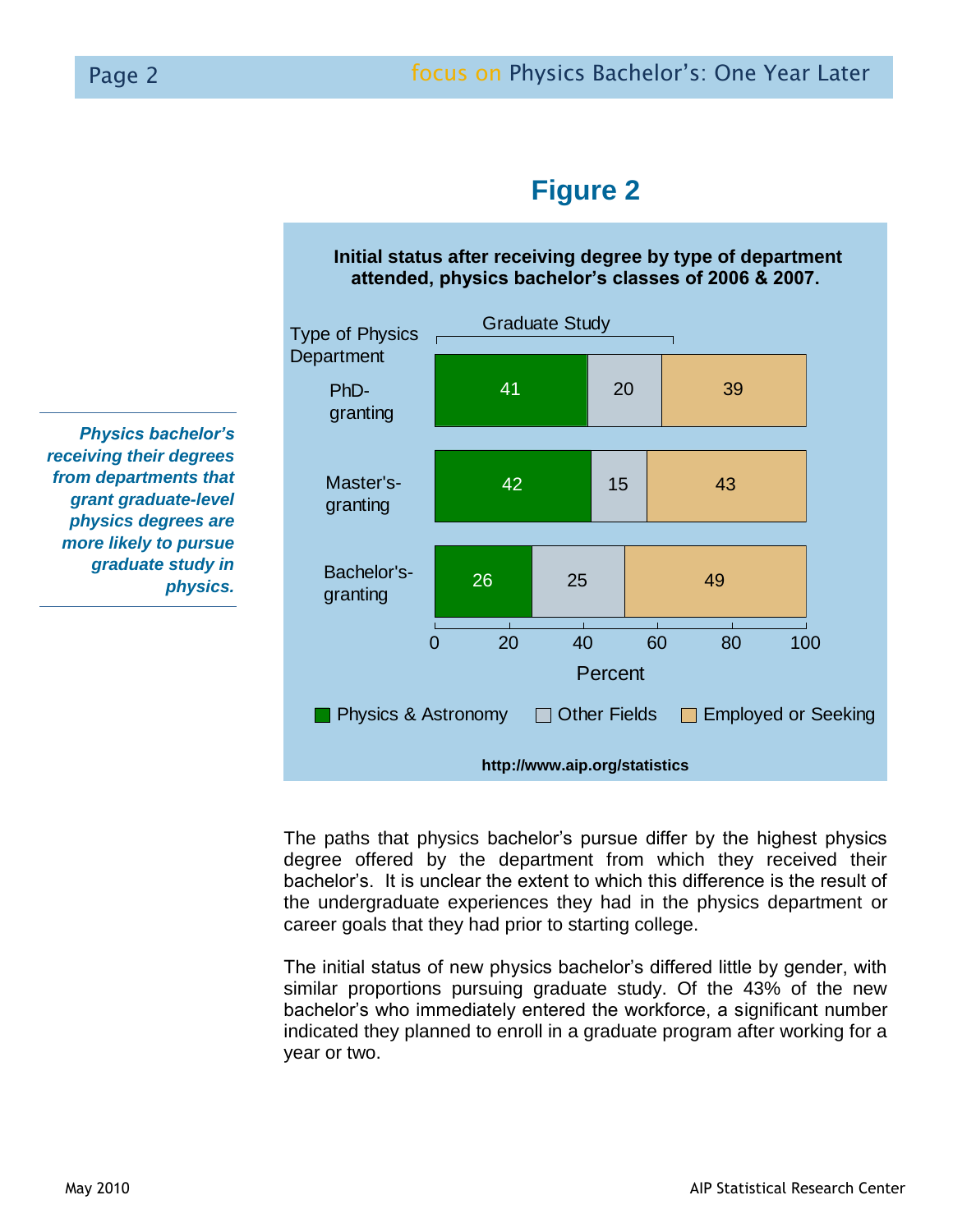In the late 1990s, about half of the physics bachelor's entered the workforce upon receiving their degree. In more recent years, this has dropped by 5 – 7% with a commensurate increase in the proportion going to grad school in physics and astronomy.

## **Figure 3**



*The initial outcomes of physics bachelor's have remained relatively unchanged in recent years.*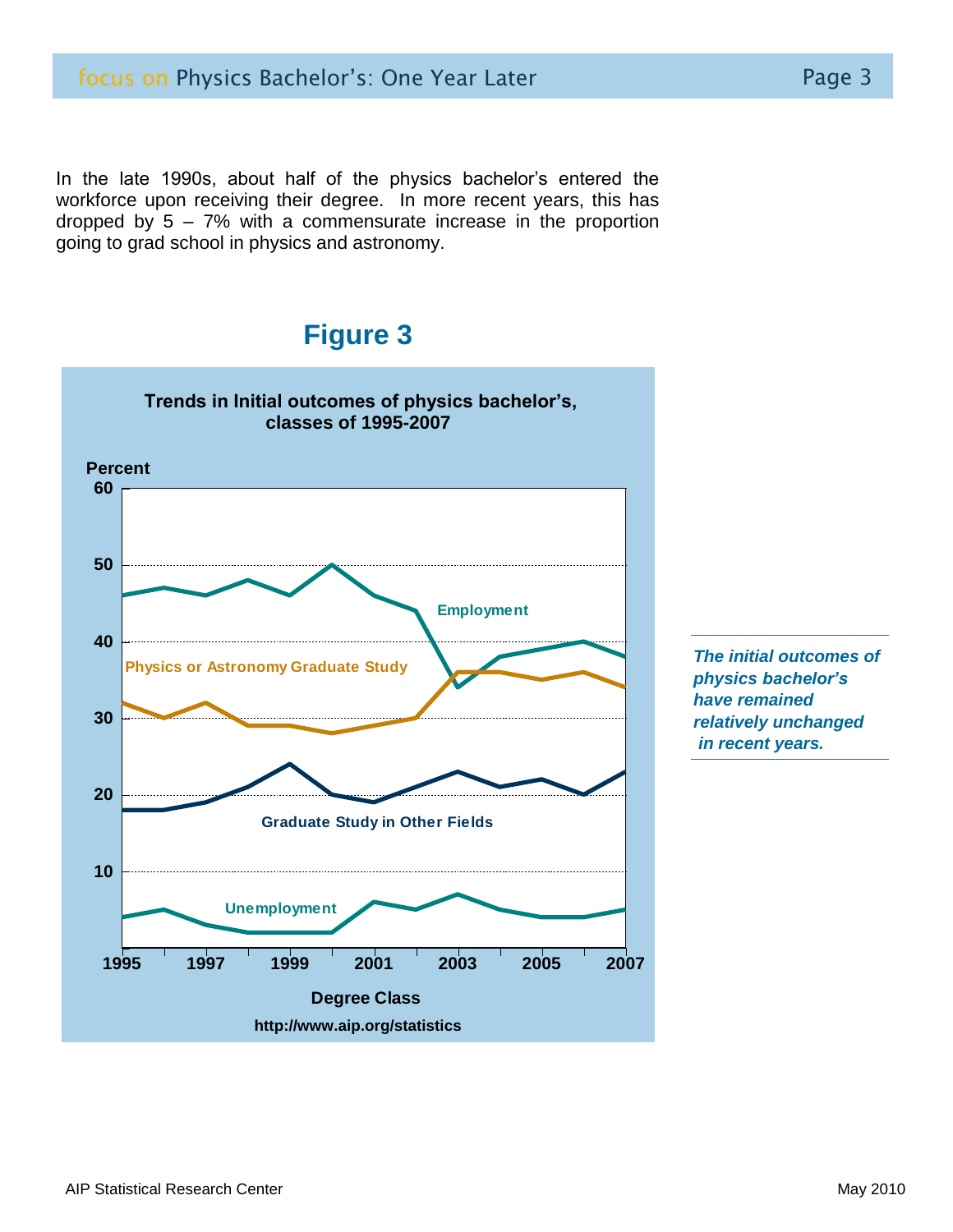# **Survey Methodology**

Each fall, the Statistical Research Center conducts its Survey of Enrollments and Degrees which asks physics and astronomy departments to provide information concerning the numbers of students they have enrolled and counts of recent degree recipients. In connection with this survey, we ask for the names and contact information for their recent degree recipients. This degree recipient information is used to conduct our follow-up survey in the winter following the academic year in which they received their degree.

Recent degree recipients can be very difficult to reach because they tend to move after receiving their degree. Many times the department does not have accurate contact information for their alumni. To assist us in determining outcome information and to help obtain updated contact information, we contact the advisors of non-responding degree recipients.

The follow-up surveys for the classes of 2006 and 2007 were administered with both a web-based and paper form. The majority of our respondents answered via the online survey. The physics classes of 2006 and 2007 consisted of 5,273 and 5,755 bachelor's respectively. We received postdegree information on about 40% of these degree recipients. Four percent of the bachelor's were pursuing employment or graduate study outside the U.S. and were not included in the analysis.

We would like to thank the many physics and astronomy departments, degree recipients, and faculty advisors who made this publication possible.

.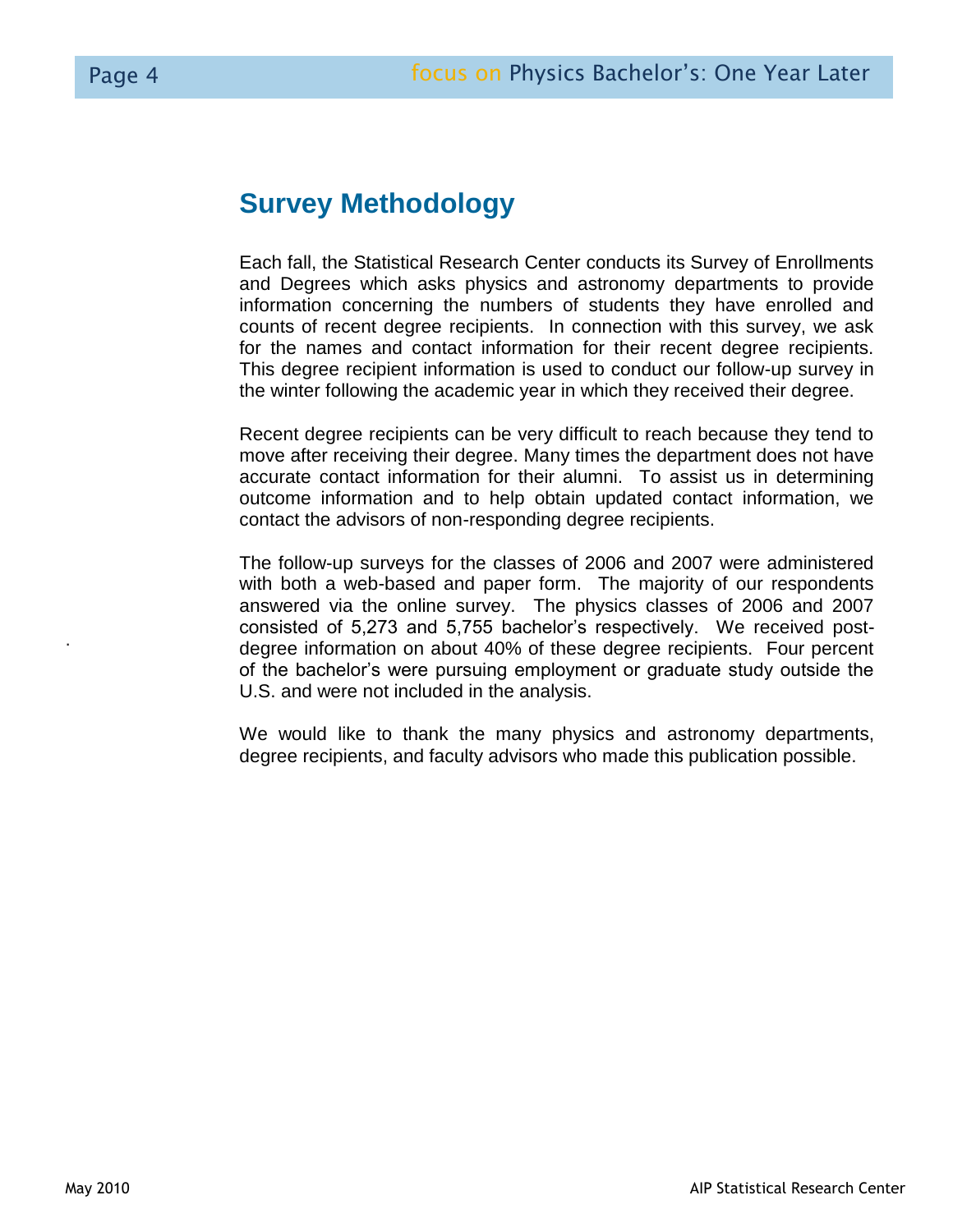

# **Which I Select Bachelor's Degree Worth 2008-09**



Typical salaries are the middle 50%, i.e.between the 25th and 75th percentiles.

Reprinted from the Fall 2009 Salary Survey, with permission of the National Association of Colleges and Employers, copyright holder.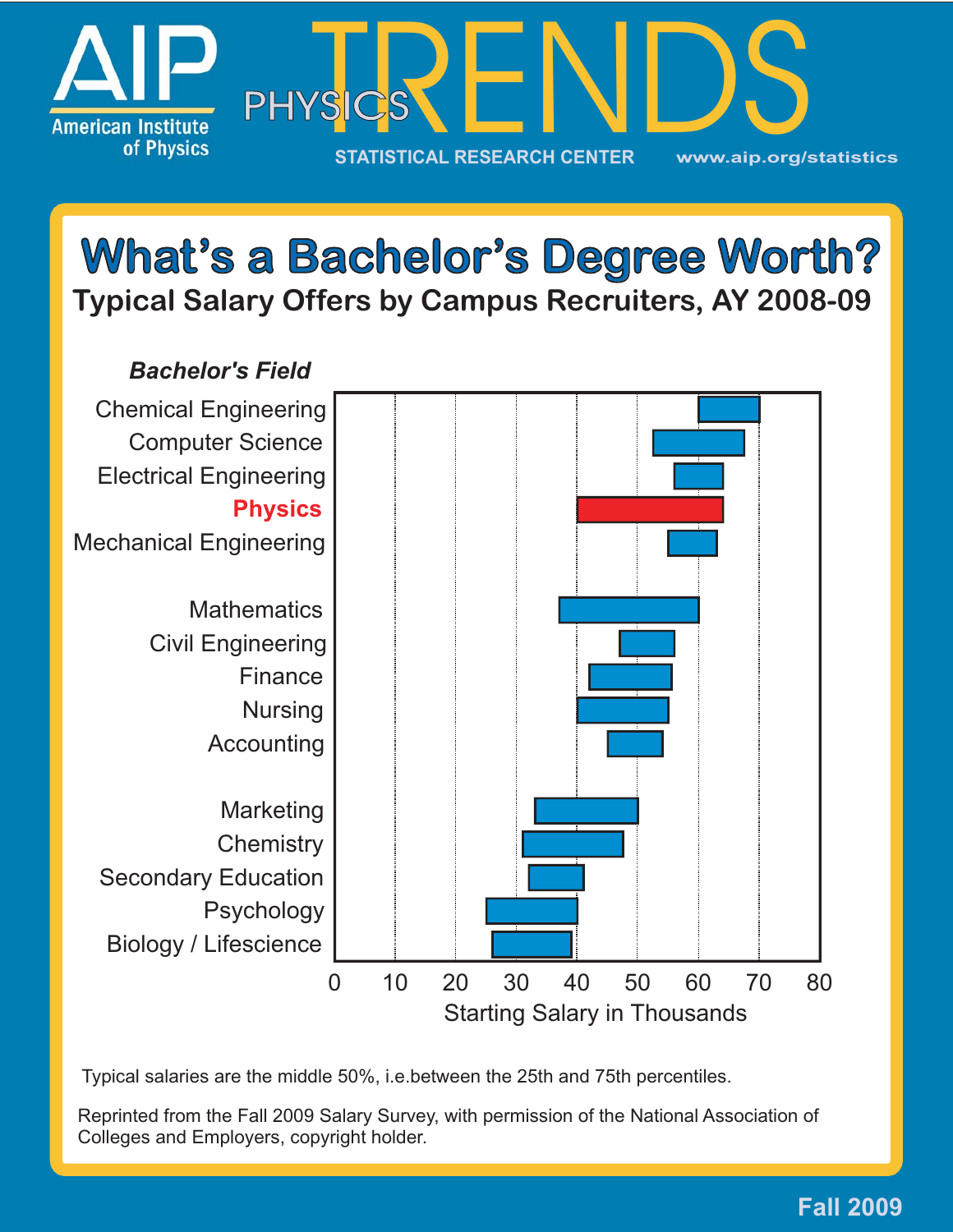

# **If I Hadden In Physics**

# **I** Brushe Beeheler's of 2005 8 2006 **Physics Bachelor's of 2005 & 2006**



Percentages represent the two positive responses on a 4-point scale from Strongly Agree to Strongly Disagree.

## **Fall 2008**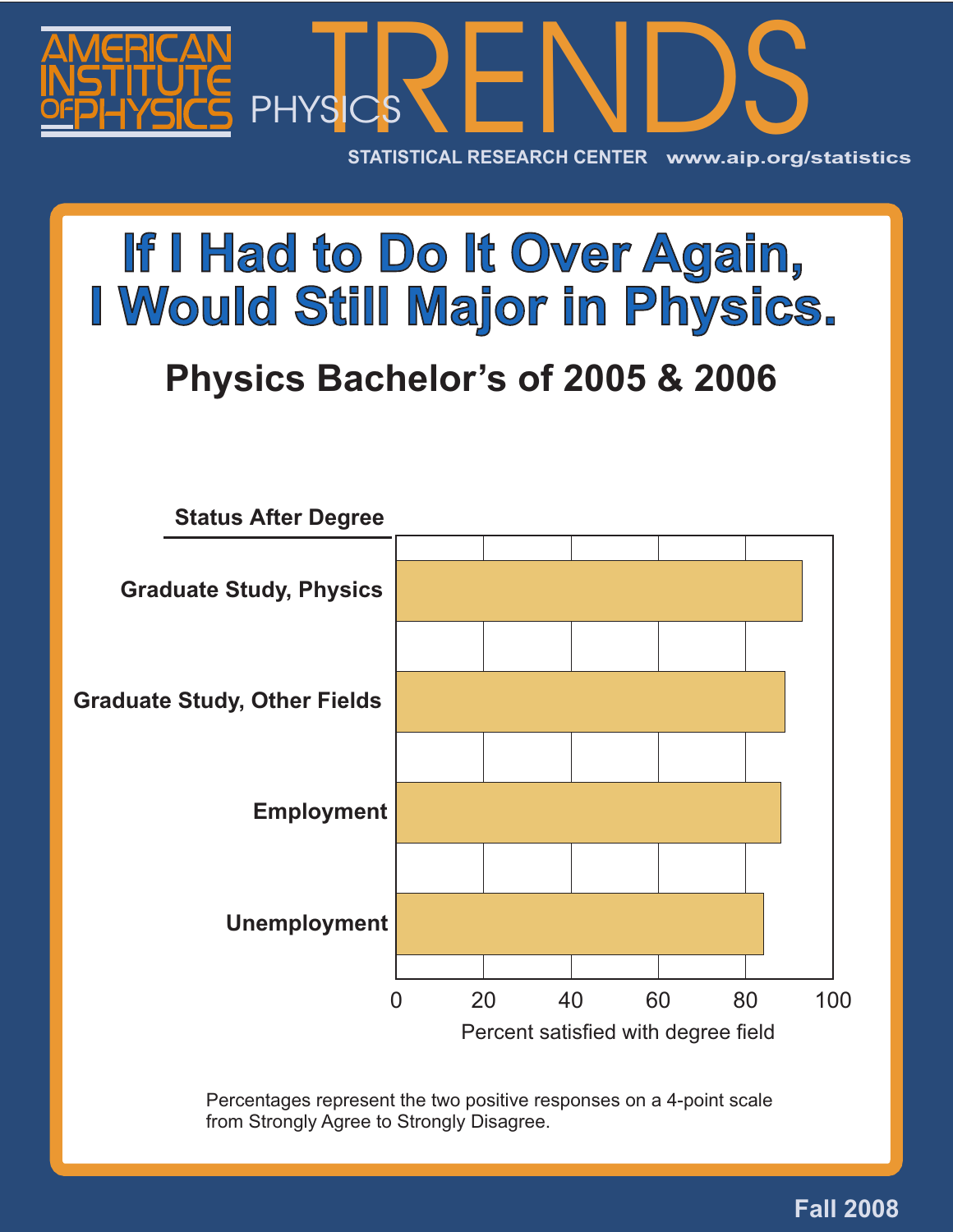

# **PhD Salaries 10 Years Later** 10 Years 20 <u>10 Years 20 10</u> **Years**

# **Place of Employment**



Government

Industry or Self-Employed

Federally-Funded R&D Center

University Research Institute

University,11-12 month

University, 9-10 month

4-Year College, 9-10 month



# **Typical Salaries in Thousands**

Typical salaries are the middle 50%, i.e. between the 25th and 75th percentiles, reported by US resident members of the 10 AIP Member Societies who earned their PhDs 10 to 14 years ago.

Source: AIP Statistical Research Center, 2006 Society Membership Survey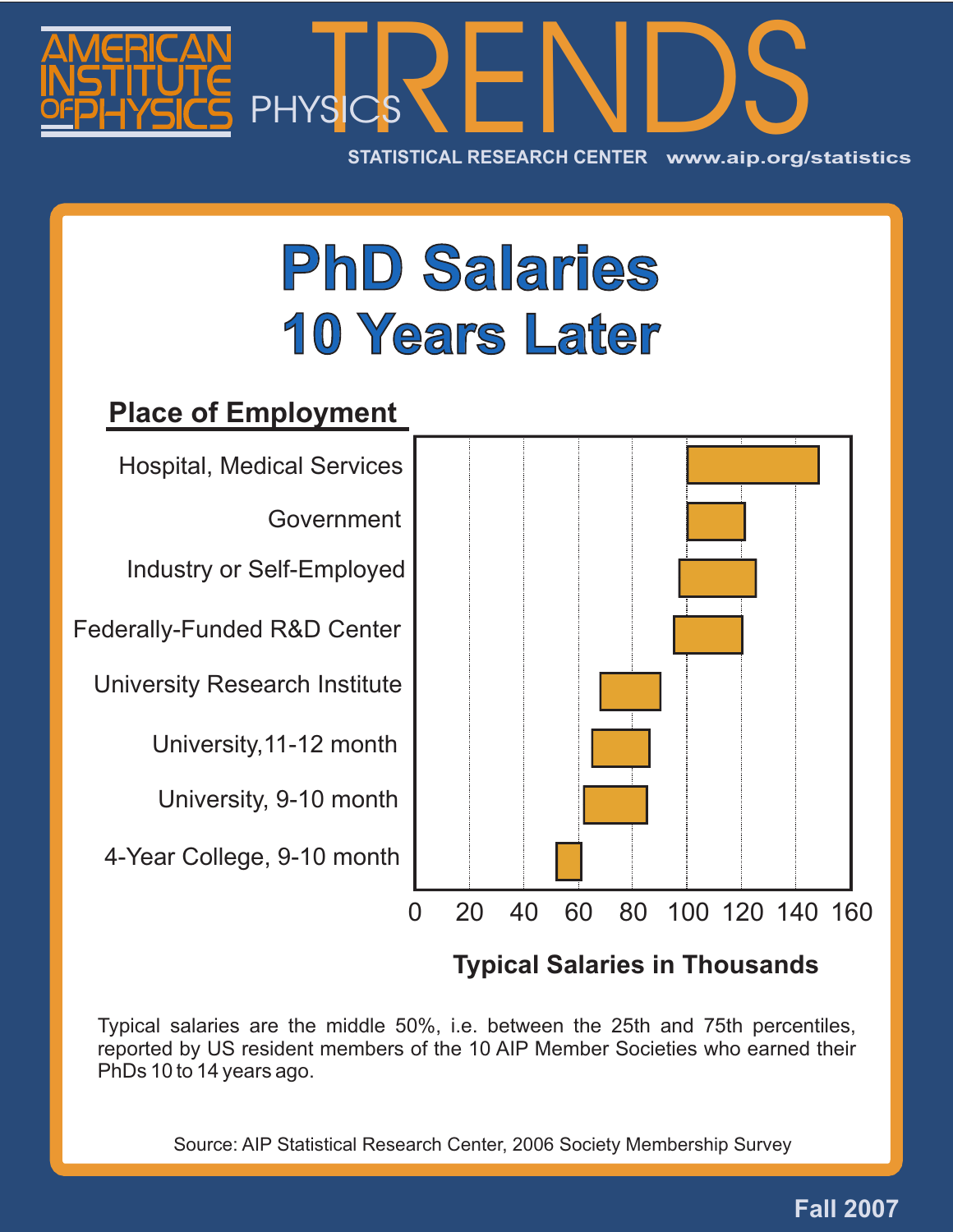

**Starting Salaries in the Private Sector Starting Salaries the Private Physics Degree Recipients, Classes of 2007 & 2008**



**Typical Salaries in Thousands of Dollars**

Note: Typical salaries are the middle 50%, i.e. between the 25th and 75th percentiles. STEM refers to positions in Science, Technology, Engineering, and Math.

Source: AIP Statistical Research Center, Initial Employment Survey.

## **Spring 2011**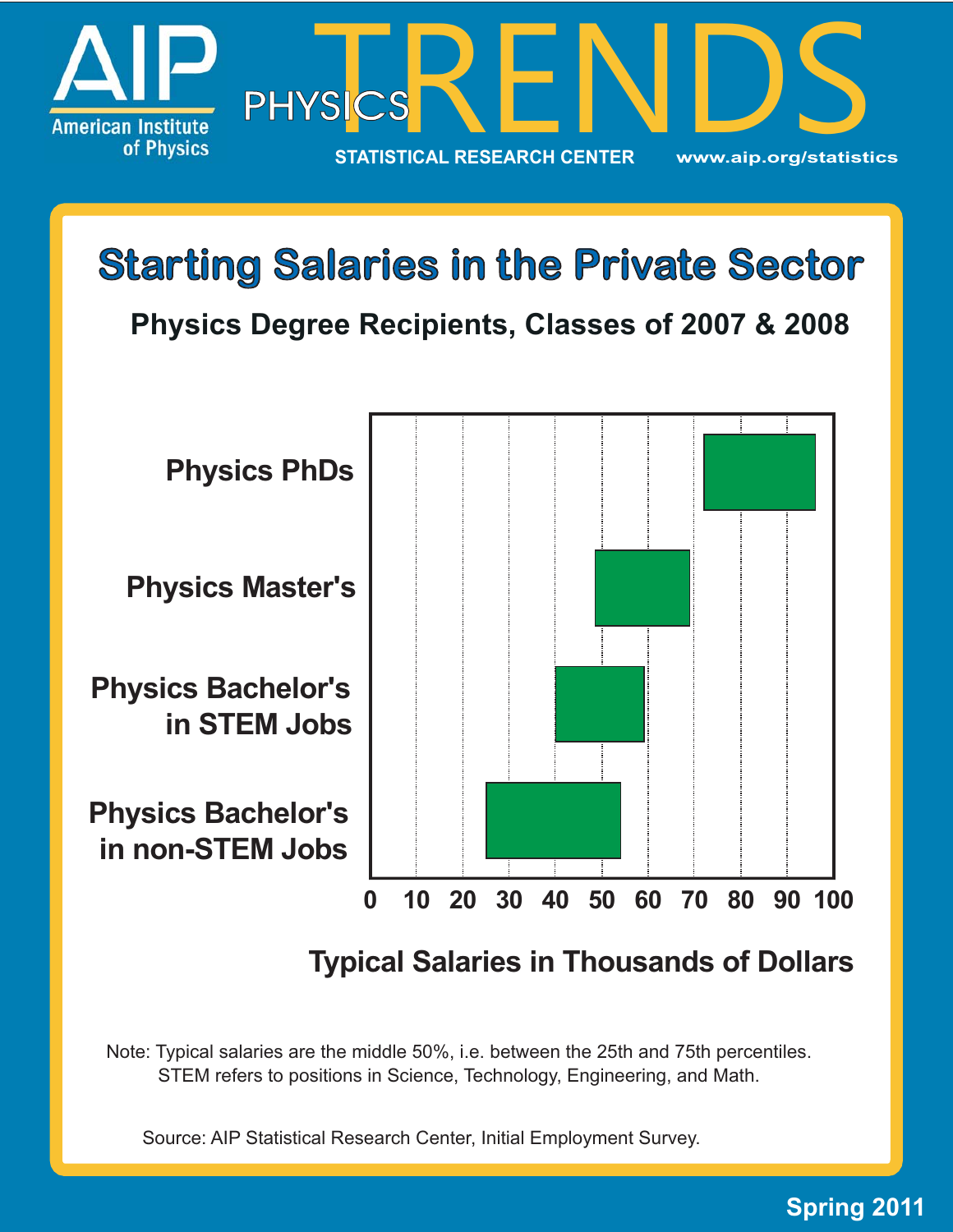

# **Skills Used Skills Users** Concerning<br> **Skills Bachelor's in the Private Sector, Class**



Percentages represent the proportion of physics bachelor's who chose "daily", "weekly," or "monthly" on a four-point scale that also included "never or rarely."

Source: AIP Statistical Research Center, Initial Employment Survey Class of 2007.

## **Fall 2010**